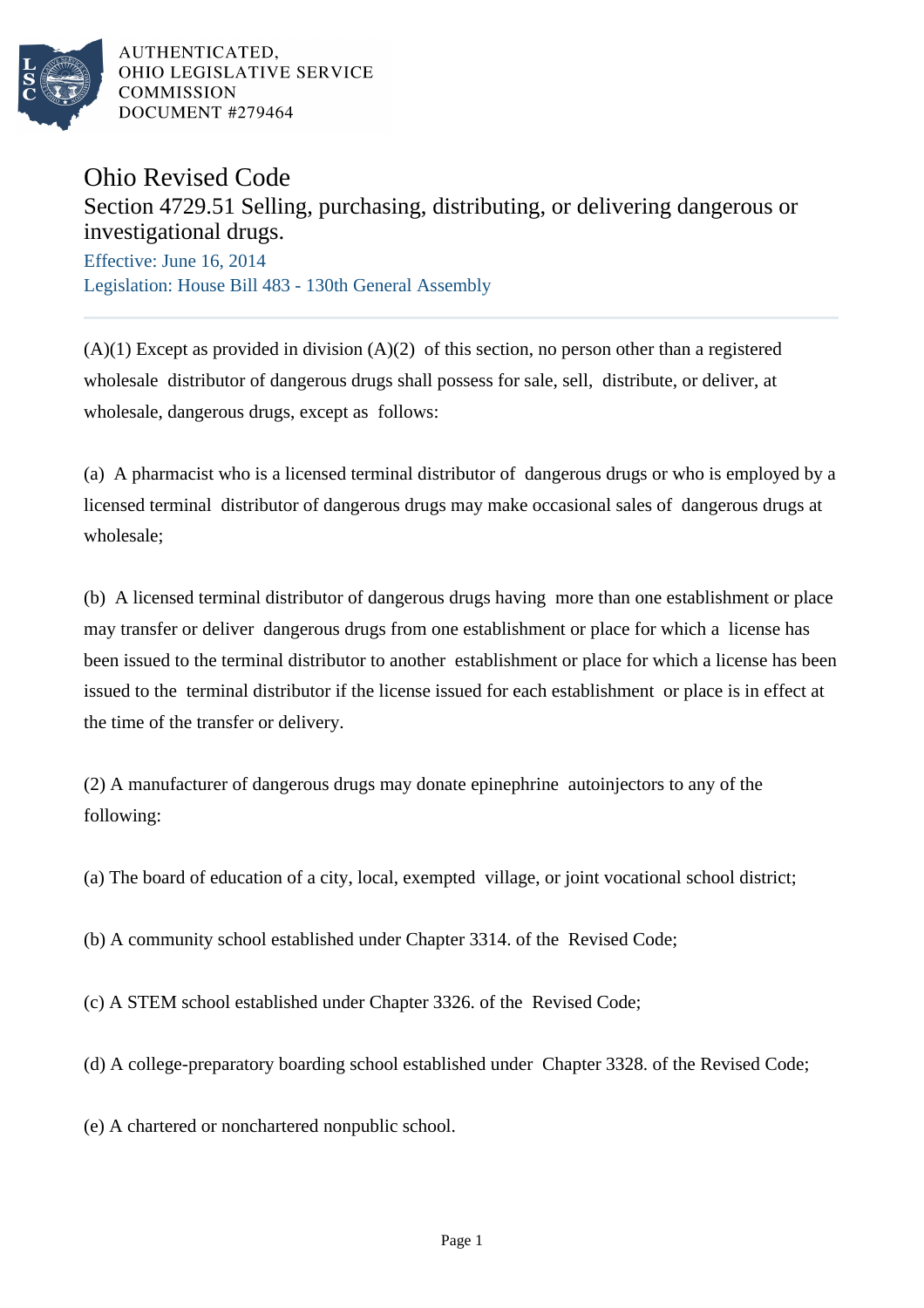

AUTHENTICATED, OHIO LEGISLATIVE SERVICE **COMMISSION** DOCUMENT #279464

(B)(1) No registered wholesale distributor of dangerous drugs shall possess for sale, or sell, at wholesale, dangerous drugs to any person other than the following:

(a) Except as provided in division  $(B)(2)(a)$  of this section, a licensed health professional authorized to prescribe drugs;

(b) An optometrist licensed under Chapter 4725. of the Revised Code who holds a topical ocular pharmaceutical agents certificate;

(c) A registered wholesale distributor of dangerous drugs;

- (d) A manufacturer of dangerous drugs;
- (e) Subject to division (B)(3) of this section, a licensed terminal distributor of dangerous drugs;
- (f) Carriers or warehouses for the purpose of carriage or storage;

(g) Terminal or wholesale distributors of dangerous drugs who are not engaged in the sale of dangerous drugs within this state;

(h) An individual who holds a current license, certificate, or registration issued under Title XLVII of the Revised Code and has been certified to conduct diabetes education by a national certifying body specified in rules adopted by the state board of pharmacy under section 4729.68 of the Revised Code, but only with respect to insulin that will be used for the purpose of diabetes education and only if diabetes education is within the individual's scope of practice under statutes and rules regulating the individual's profession;

(i) An individual who holds a valid certificate issued by a nationally recognized S.C.U.B.A. diving certifying organization approved by the state board of pharmacy in rule, but only with respect to medical oxygen that will be used for the purpose of emergency care or treatment at the scene of a diving emergency;

(j) Except as provided in division (B)(2)(b) of this section, a business entity that is a corporation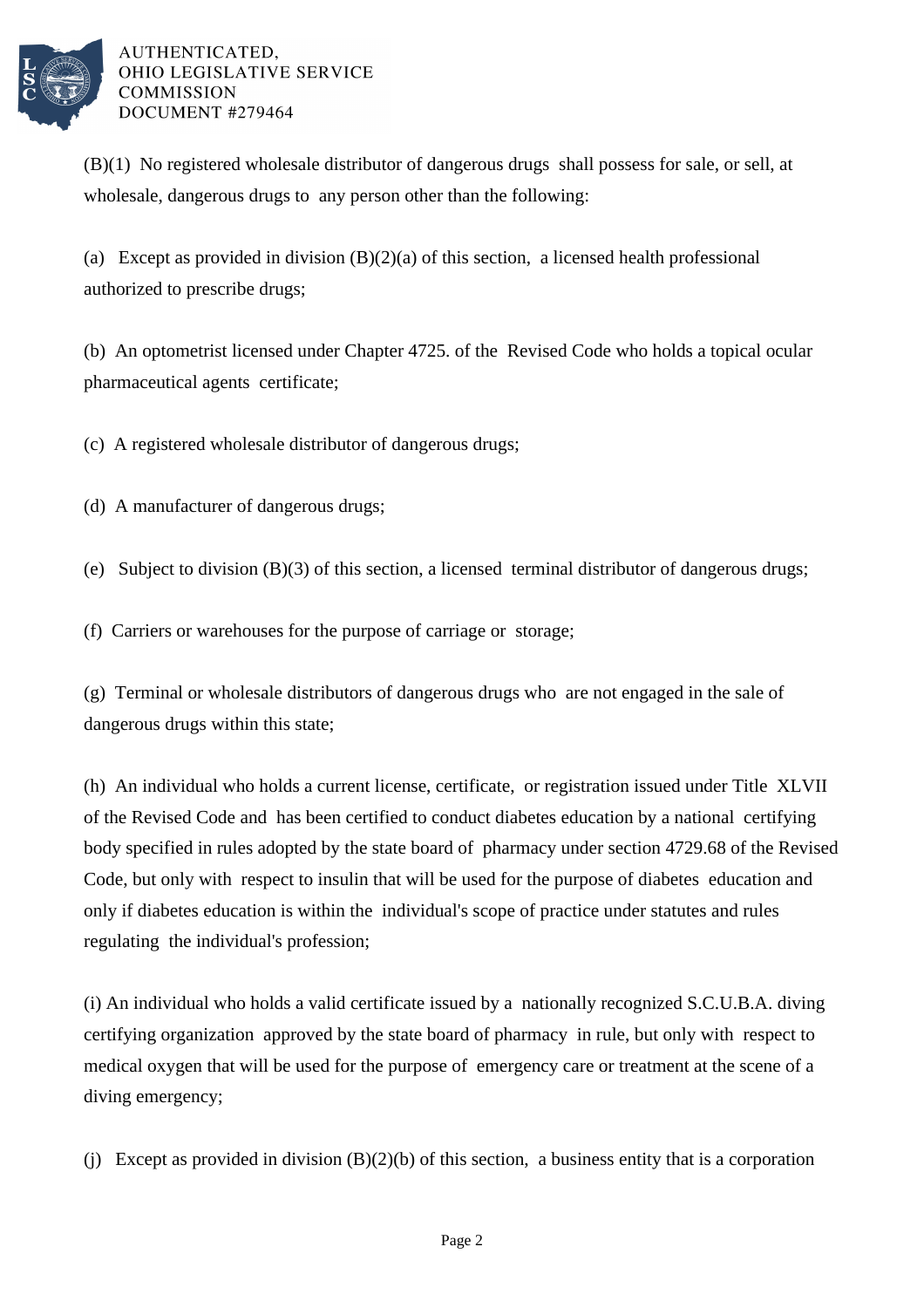

AUTHENTICATED. OHIO LEGISLATIVE SERVICE **COMMISSION** DOCUMENT #279464

formed under division (B) of section 1701.03 of the Revised Code, a limited liability company formed under Chapter 1705. of the Revised Code, or a professional association formed under Chapter 1785. of the Revised Code if the entity has a sole shareholder who is a licensed health professional authorized to prescribe drugs and is authorized to provide the professional services being offered by the entity;

(k) Except as provided in division (B)(2)(c) of this section, a business entity that is a corporation formed under division (B) of section 1701.03 of the Revised Code, a limited liability company formed under Chapter 1705. of the Revised Code, a partnership or a limited liability partnership formed under Chapter 1775. of the Revised Code, or a professional association formed under Chapter 1785. of the Revised Code, if, to be a shareholder, member, or partner, an individual is required to be licensed, certified, or otherwise legally authorized under Title XLVII of the Revised Code to perform the professional service provided by the entity and each such individual is a licensed health professional authorized to prescribe drugs;

(l) With respect to epinephrine autoinjectors that may be possessed under section 3313.7110, 3313.7111, 3314.143, 3326.28, or 3328.29 of the Revised Code, any of the following: the board of education of a city, local, exempted village, or joint vocational school district; a chartered or nonchartered nonpublic school; a community school established under Chapter 3314. of the Revised Code; a STEM school established under Chapter 3326. of the Revised Code; or a collegepreparatory boarding school established under Chapter 3328. of the Revised Code;

(m) With respect to epinephrine autoinjectors that may be possessed under section 5101.76 of the Revised Code, any of the following: a residential camp, as defined in section 2151.011 of the Revised Code; a child day camp, as defined in section 5104.01 of the Revised Code; or a child day camp operated by any county, township, municipal corporation, township park district created under section 511.18 of the Revised Code, park district created under section 1545.04 of the Revised Code, or joint recreation district established under section 755.14 of the Revised Code;

(n) With respect to naloxone that may be possessed under section 2925.61 of the Revised Code, a law enforcement agency and its peace officers.

(2) No registered wholesale distributor of dangerous drugs shall possess for sale, or sell, at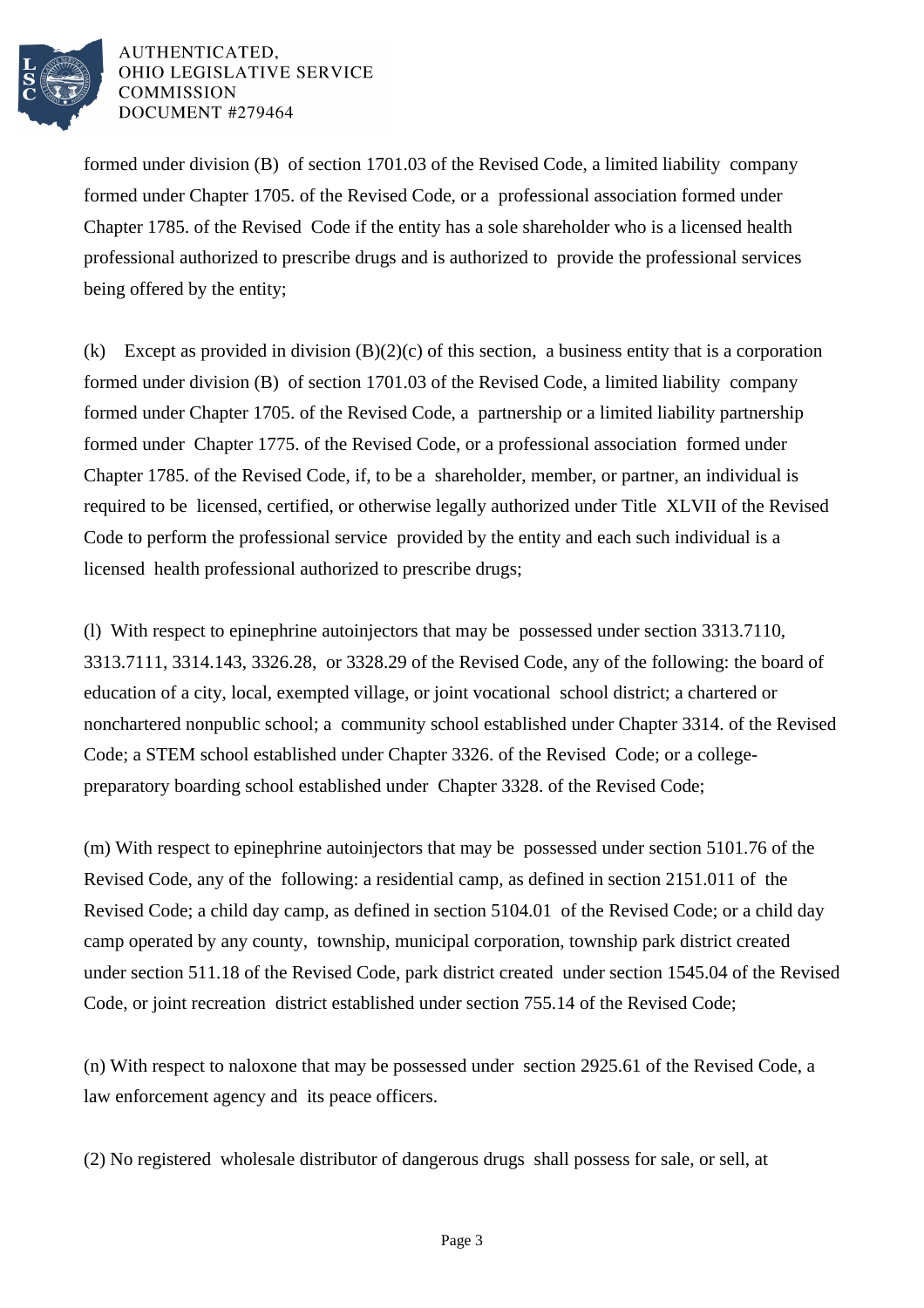

AUTHENTICATED. OHIO LEGISLATIVE SERVICE **COMMISSION** DOCUMENT #279464

wholesale, dangerous drugs to any of the following:

(a) A prescriber who is employed by a pain management clinic that is not licensed as a terminal distributor of dangerous drugs with a pain management clinic classification issued under section 4729.552 of the Revised Code;

(b) A business entity described in division  $(B)(1)(i)$  of this section that is, or is operating, a pain management clinic without a license as a terminal distributor of dangerous drugs with a pain management clinic classification issued under section 4729.552 of the Revised Code;

(c) A business entity described in division  $(B)(1)(k)$  of this section that is, or is operating, a pain management clinic without a license as a terminal distributor of dangerous drugs with a pain management clinic classification issued under section 4729.552 of the Revised Code.

(3) No registered wholesale distributor of dangerous drugs shall possess dangerous drugs for sale at wholesale, or sell such drugs at wholesale, to a licensed terminal distributor of dangerous drugs, except as follows:

(a) In the case of a terminal distributor with a category I license, only dangerous drugs described in category I, as defined in division (A)(1) of section 4729.54 of the Revised Code;

(b) In the case of a terminal distributor with a category II license, only dangerous drugs described in category I and category II, as defined in divisions (A)(1) and (2) of section 4729.54 of the Revised Code;

(c) In the case of a terminal distributor with a category III license, dangerous drugs described in category I, category II, and category III, as defined in divisions  $(A)(1)$ ,  $(2)$ , and  $(3)$  of section 4729.54 of the Revised Code;

(d) In the case of a terminal distributor with a limited category I, II, or III license, only the dangerous drugs specified in the certificate furnished by the terminal distributor in accordance with section 4729.60 of the Revised Code.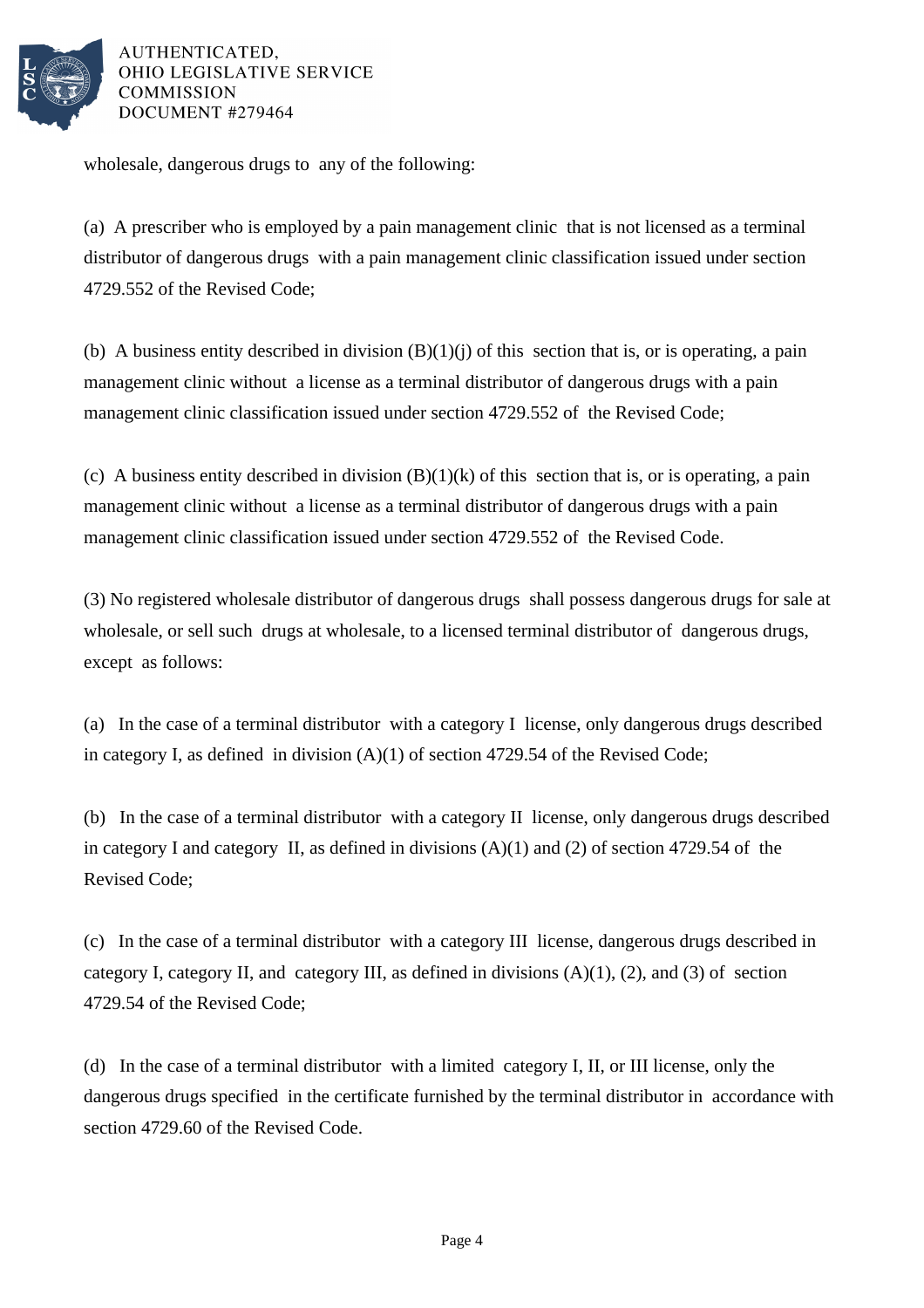

 $(C)(1)$  Except as provided in division  $(C)(4)$  of this section, no person shall sell, at retail, dangerous drugs.

(2) Except as provided in division (C)(4) of this section, no person shall possess for sale, at retail, dangerous drugs.

(3) Except as provided in division (C)(4) of this section, no person shall possess dangerous drugs.

(4) Divisions  $(C)(1)$ ,  $(2)$ , and  $(3)$  of this section do not apply to a registered wholesale distributor of dangerous drugs, a licensed terminal distributor of dangerous drugs, or a person who possesses, or possesses for sale or sells, at retail, a dangerous drug in accordance with Chapters 3719., 4715., 4723., 4725., 4729., 4730., 4731., and 4741. of the Revised Code.

Divisions  $(C)(1)$ ,  $(2)$ , and  $(3)$  of this section do not apply to an individual who holds a current license, certificate, or registration issued under Title XLVII of the Revised Code and has been certified to conduct diabetes education by a national certifying body specified in rules adopted by the state board of pharmacy under section 4729.68 of the Revised Code, but only to the extent that the individual possesses insulin or personally supplies insulin solely for the purpose of diabetes education and only if diabetes education is within the individual's scope of practice under statutes and rules regulating the individual's profession.

Divisions  $(C)(1)$ ,  $(2)$ , and  $(3)$  of this section do not apply to an individual who holds a valid certificate issued by a nationally recognized S.C.U.B.A. diving certifying organization approved by the state board of pharmacy in rule, but only to the extent that the individual possesses medical oxygen or personally supplies medical oxygen for the purpose of emergency care or treatment at the scene of a diving emergency.

Division (C)(3) of this section does not apply to the board of education of a city, local, exempted village, or joint vocational school district, a school building operated by a school district board of education, a chartered or nonchartered nonpublic school, a community school, a STEM school, or a college-preparatory boarding school for the purpose of possessing epinephrine autoinjectors under section 3313.7110, 3313.7111, 3314.143, 3326.28, or 3328.29 of the Revised Code.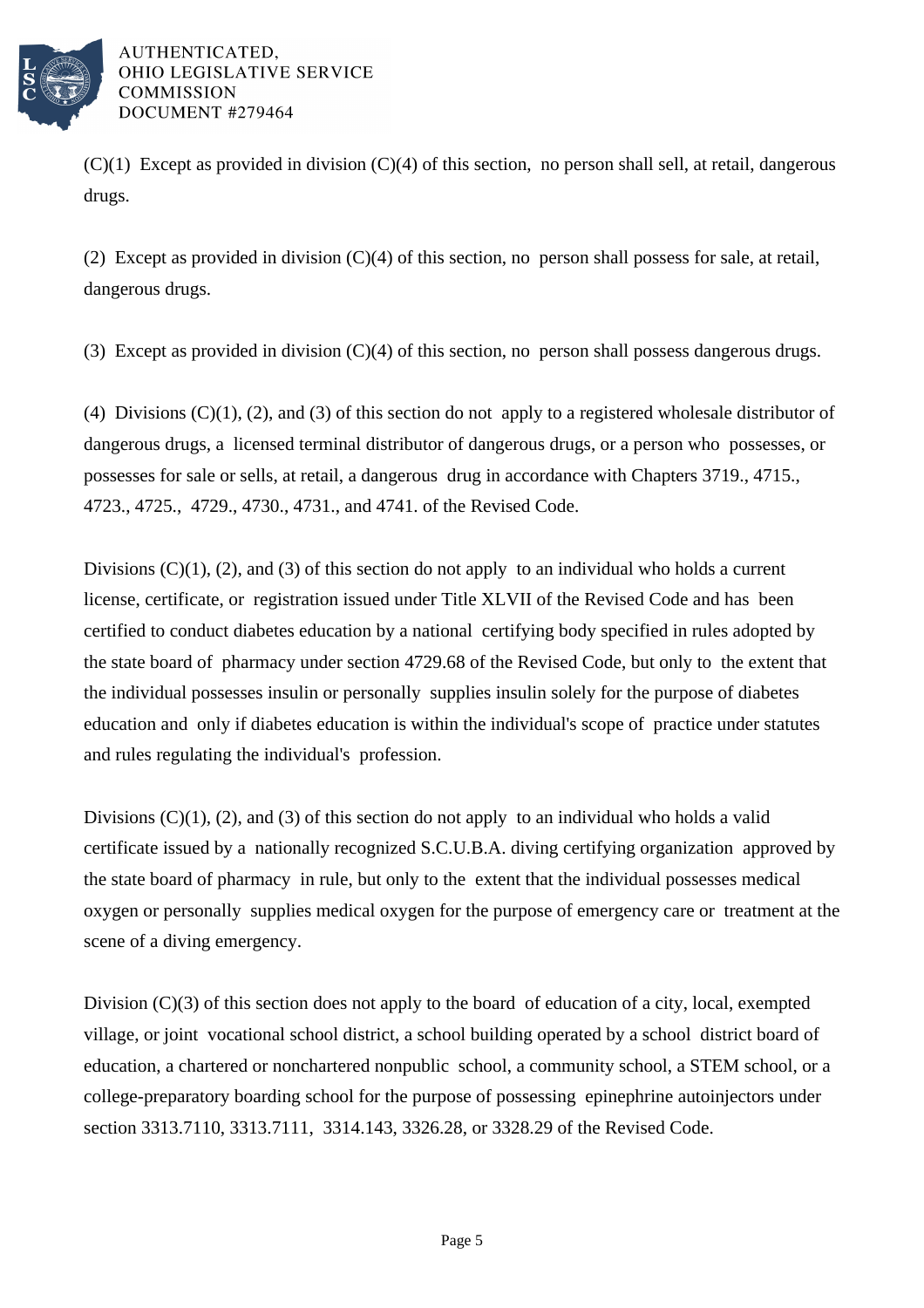

AUTHENTICATED, OHIO LEGISLATIVE SERVICE **COMMISSION** DOCUMENT #279464

Division (C)(3) of this section does not apply to a residential camp, as defined in section 2151.011 of the Revised Code, a child day camp, as defined in section 5104.01 of the Revised Code, or a child day camp operated by any county, township, municipal corporation, township park district created under section 511.18 of the Revised Code, park district created under section 1545.04 of the Revised Code, or joint recreation district established under section 755.14 of the Revised Code for the purpose of possessing epinephrine autoinjectors under section 5101.76 of the Revised Code.

Division (C)(3) of this section does not apply to a law enforcement agency or the agency's peace officers if the agency or officers possess naloxone for administration to individuals who are apparently experiencing opioid-related overdoses.

(D) No licensed terminal distributor of dangerous drugs shall purchase for the purpose of resale dangerous drugs from any person other than a registered wholesale distributor of dangerous drugs, except as follows:

(1) A licensed terminal distributor of dangerous drugs may make occasional purchases of dangerous drugs for resale from a pharmacist who is a licensed terminal distributor of dangerous drugs or who is employed by a licensed terminal distributor of dangerous drugs;

(2) A licensed terminal distributor of dangerous drugs having more than one establishment or place may transfer or receive dangerous drugs from one establishment or place for which a license has been issued to the terminal distributor to another establishment or place for which a license has been issued to the terminal distributor if the license issued for each establishment or place is in effect at the time of the transfer or receipt.

(E) No licensed terminal distributor of dangerous drugs shall engage in the sale or other distribution of dangerous drugs at retail or maintain possession, custody, or control of dangerous drugs for any purpose other than the distributor's personal use or consumption, at any establishment or place other than that or those described in the license issued by the state board of pharmacy to such terminal distributor.

(F) Nothing in this section shall be construed to interfere with the performance of official duties by any law enforcement official authorized by municipal, county, state, or federal law to collect